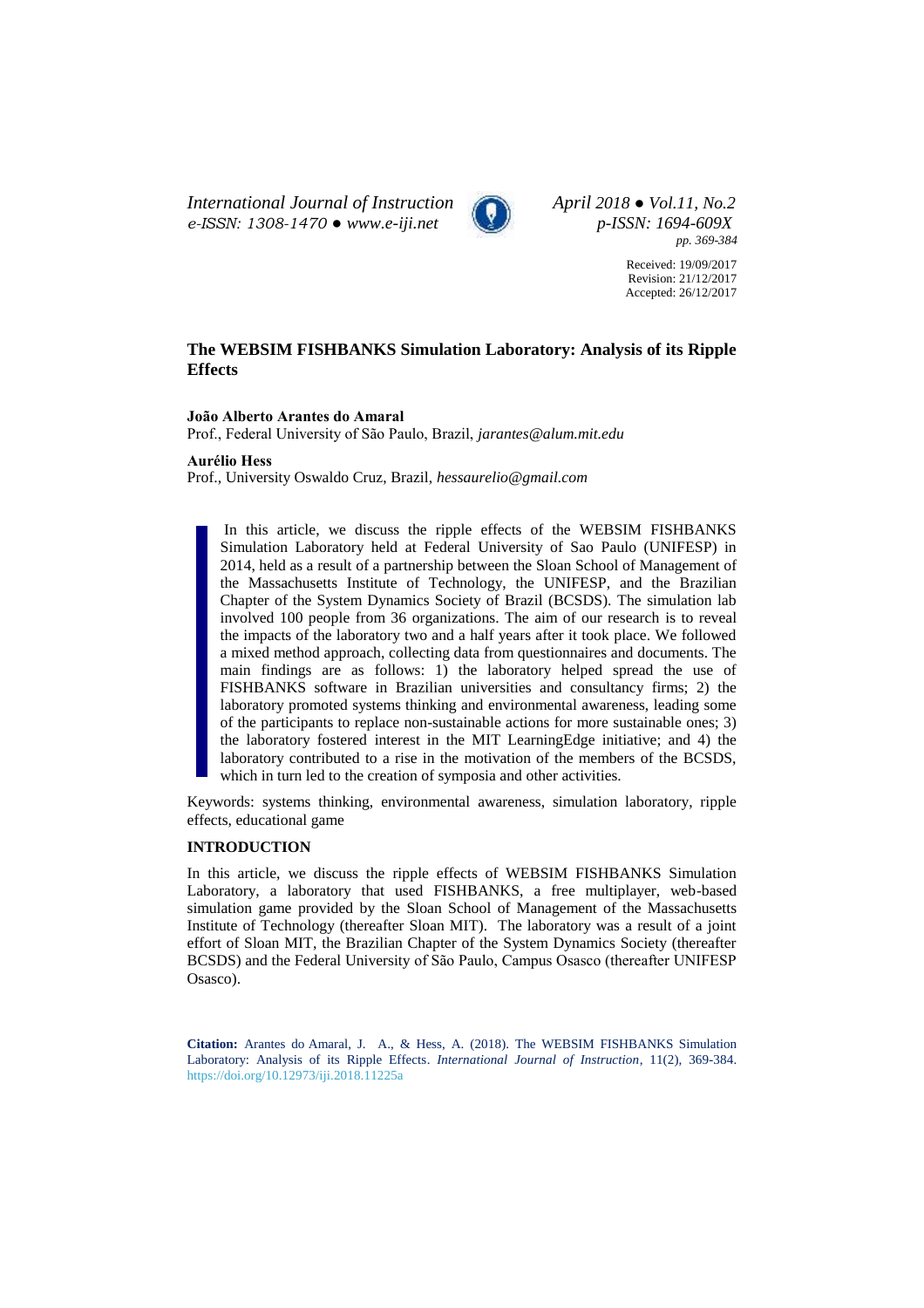The three organizations had complementary goals: Sloan MIT desired to publicize this free program to a diverse audience (faculty, students, K-12 teachers, officials from state education and others) and to foster reflection about sustainability while teaching concepts of system dynamics/systems thinking. UNIFESP Osasco wanted to host the laboratory in order to create educational opportunities for its professors and students and to establish meaningful academic ties with Sloan MIT, BCSDS, and the other participant institutions. The BCSDS wanted to promote and contribute to the development of system dynamics theory and its applications in Brazil.

The laboratory took place on September 12, 2014, from 1 pm to 4 pm, in UNIFESP's auditorium. It involved 100 participants (professors, graduate students, undergraduate students, consultants, officials from federal agencies), from 36 institutions (13 public universities, 9 private universities, 5 consulting firms, 2 k-12 private schools, 1 state government agency, 1 federal government agency, 2 foundations and 3 corporations (Table 1).

Table 1

| The institutions involved in the laboratory (Source: Authors) |  |  |  |
|---------------------------------------------------------------|--|--|--|
|                                                               |  |  |  |

| Federal University of São Paulo, Campus Osasco (UNIFESP Osasco)                                     | Public University        |  |
|-----------------------------------------------------------------------------------------------------|--------------------------|--|
| Polytechnic School of Engineering of University of São Paulo (POLI-USP)                             | Public University        |  |
| Faculty of Economy, Administration and Accounting of University of São Paulo (FEA Public University |                          |  |
| USP)                                                                                                |                          |  |
| Institute of Oceanography of University of São Paulo (IO USP)                                       | Public University        |  |
| Air Force Technology Institute (ITA)                                                                | Public University        |  |
| Federal University of Paraná (UFPR)                                                                 | Public University        |  |
| Federal University of Viçosa (UFV)                                                                  | Public University        |  |
| Federal University of Santa Catarina (UFSC)                                                         | <b>Public University</b> |  |
| University of Brasilia (UnB)                                                                        | Public University        |  |
| State University of Campinas (UNICAMP)                                                              | Public University        |  |
| State University of Maringá (UEM)                                                                   | Public University        |  |
| State University of Santa Catarina (UDESC)                                                          | Public University        |  |
| State University of São Paulo, Botucatu Campus (UNESP Botucatu)                                     | Public University        |  |
| University Centre Faculty of Industrial Engineering (UNIFEI)                                        | Private University       |  |
| Catholic University of Campinas (PUC Campinas)                                                      | Private University       |  |
| University Oswaldo Cruz (UOC)                                                                       | Private University       |  |
| University Centre Foundation for Osasco Education (UNIFIEO)                                         | Private University       |  |
| Getúlio Vargas Foundation (FGV)                                                                     | Private University       |  |
| Mauá Institute of Technology (IMT)                                                                  | Private University       |  |
| Paulista University (UNIP)                                                                          | Private University       |  |
| Foundation Armando Alvares Penteado (FAAP)                                                          | Private University       |  |
| Institute of Education and Research (INSPER)                                                        | Private University       |  |
| Bandeirantes School (ColBand)                                                                       | Private K-12 school      |  |
| Visconde do Porto Seguro School (CVPS)                                                              | Private K-12 school      |  |
| Foundation for technology development of engineering (FDTE)                                         | Foundation               |  |
| Foundation Carlos Alberto Vanzolini (FCAV)                                                          | Foundation               |  |
| Nokia institute of technology (IDNT)                                                                | Corporation              |  |
| Siemens Brasil (Siemens)                                                                            | Corporation              |  |
| Brazilian Bank of Discount (Bradesco)                                                               | Corporation              |  |
| Thoth Advanced Simulators (TAS)                                                                     | Consulting firm          |  |
| Simulate Technology of Simulation (Simulate)                                                        | Consulting firm          |  |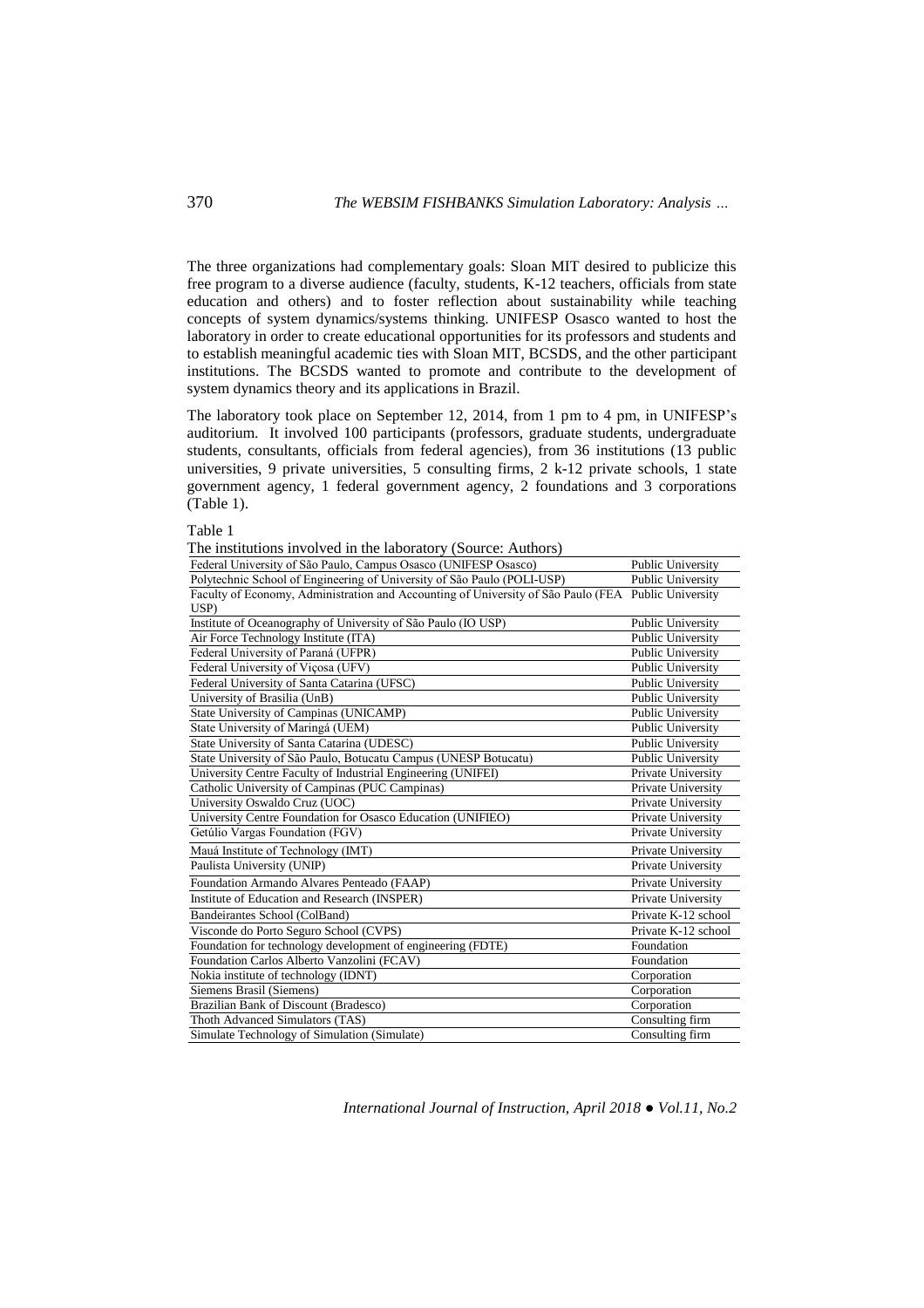| Flungler & Company (FIC)                   | Consulting firm    |
|--------------------------------------------|--------------------|
| WeSee-Vision System Dynamics (WeSee)       | Consulting firm    |
| McKinsey & Company Brasil (McKinsey)       | Consulting firm    |
| Ministry of Environment (MMA)              | Federal government |
| Secretary of Education of São Paulo (SESP) | State government   |

## **CONTEXT**

The laboratory was conducted by the Director of Sustainability Initiative at Sloan MIT, Professor Jason Jay. Initially he talked about the FISHBANKS' simulation tool and how it fit into an array of different tools available from MIT Sloan's LearningEdge, a resource for universities to use in their curricula and for companies to use in their business. After that, he introduced the game and explained the mechanics of how it worked.

The participants were grouped into 20 teams, each team with five participants. Each team had a desktop with Internet access. All computers were connected to the FISHBANKS software stored on the Sloan MIT server. Professor Jason Jay explained that each team would play a role of a fishing company: the goal was to make a profit without decimating the fish population. He explained that the winner of the game would be the team that finished the game with the highest profits.

He also explained that each step of the game, lasting several minutes, would represent one year of fishing activities. Participants were informed that in each step the teams would have to make decisions such as whether to buy or sell boats and where to place them (in the harbour, in coastal zone or in deep water). Every decision had associated financial costs and consequences for the environment. The professor stressed that the teams should develop their own strategies in order to win the game. He also suggested that teams collaborate with each other, if they wished to.

After answering the participants' questions and helping participants interact with the software, he began the game. Professor Jay established a rhythm, allowing approximately three minutes per step. As the game progressed, he mimicked real world fishery events, introducing media and NGO alarms about the decimation of fish stocks. In secrecy, he chose three participants to act as his "spies." These participants were asked to collect phrases uttered by team members while playing the games that indicated how they were approaching the process. He asked his spies to take notes on the language the teams were using to find solutions to the problem. He wanted to record these phrases in order to expose the mental models of the participants, in the debriefing section later in the game, by means of qualitative analysis. After a determined number of steps, Professor Jason Jay paused the game and held a debriefing session with the whole group. He announced each team's profits and losses, presenting graphs of quantitative data obtained from the FISHBANKS software. He also presented qualitative data obtained by his "spies." Professor Jay identified the team who had won the game and the team who had obtained the worst results, inviting both teams to explain their strategies and the reasoning behind their actions. He then invited all other teams to reveal their strategies, bringing out the teams' mental models and promoting deep reflection among all participants. He then instructed the group on the basic concepts of system dynamics and sustainability related to the game. He explained the concepts of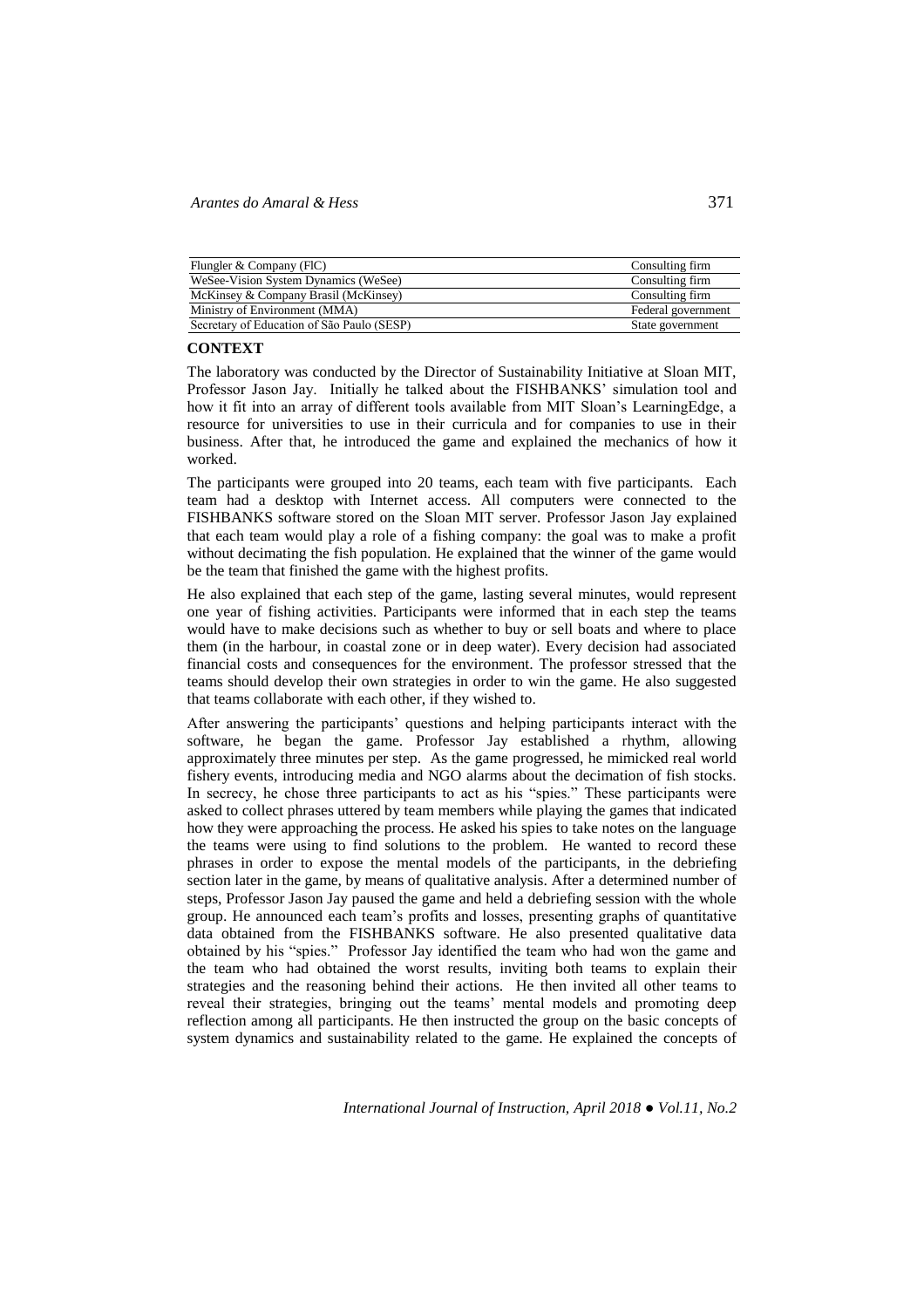events, pattern of behaviour and systems' structures. Professor Jay explained the systemic structure of the game and the main feedback loops involved in fishing activities. He explained how the structure of the game reflected the structure of the real world with respect to fisheries. He discussed in detail the concept of the exploitation of common pool resources. The professor brought the participants into the discussion, asking them to give other examples of the exploitation of common pool resources. He made connections, discussing the similarities between the exploitation of fish and the exploitation of several other renewable resources. He pointed out that such exploitation could lead to the collapse of the resources, and provided examples of what people around the world are doing to solve some of these problems. He also mentioned scientific articles that address the issue. Professor Jay finished the laboratory by reflecting deeply on sustainability and cooperative governance of the commons.

Two and a half years after this laboratory, we were curious to learn of its ripple effects. Did some of the participants incorporate the game into their own teaching, in high school, college, graduate school or at the executive level? Did the laboratory promote a change in the participants' attitudes towards sustainability? Did the participants visit the Sloan MIT website in search of more information or to use other free games?

We decided to undertake research in order to assess the impacts of this laboratory. Our research question thus became:

"What were the systemic impacts of WEBSIM FISHBANKS laboratory?"

In order to collect quantitative and qualitative data, we sent questionnaires to all participants. We made a systemic analysis of the data following a convergent mixed method approach. In this paper, we present our findings related to the research question.

## **REVIEW OF LITERATURE**

Throughout our lives, we interact with systems: economics systems, environmental systems, traffic systems, educational systems and so on. We affect them and are affected by them. Real-world systems can be very difficult to fully comprehend. We use our experience, our knowledge, and our beliefs (Jones, Ross, Lynam, Perez, & Leitch, 2016; Senge, 1990) in order to try to understand the complex and dynamic world in which we live. In other words, we trust our mental models to shape our comprehension of the systems (Cook & Wind, 2006). However, our mental models may fail to anticipate the results of our actions when we interact with complex systems; the behaviour of complex systems can be highly counterintuitive (Desthieux, Joerin & Lebreton, 2010; Sterman, 2002). We may fail to understand the interrelationships among the multiple components of the systems, we may overlook the multiple feedback, we may ignore the nonlinearities, or we may be unaware of the time delays involved (Frenseh & Funke, 2014; Sterman, 2000). However, in order to deal effectively with these systems, we need to understand their inner structures (Bossel, 2007a; Ghosh 2016).

Games can be useful tools for replicating the structures of the systems we are interested in understanding (Sweeney & Meadows, 2010). Games may be played with the support of computers, which can run models that replicate structures of real world systems. These kinds of games are called computer-based games. Computer-based games are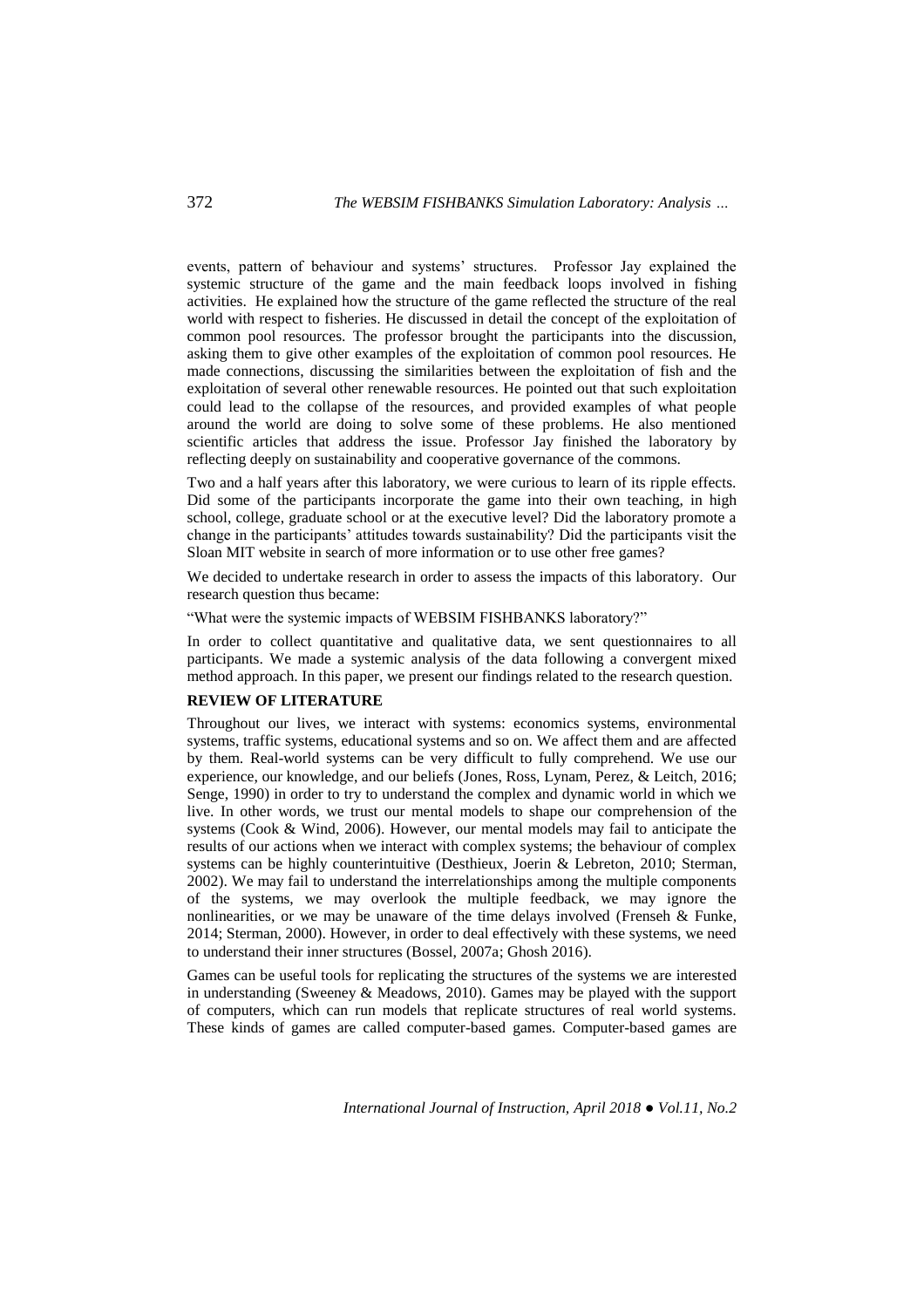valuable when they assist us in comprehending the complex dynamics of the systems they mimic (Ford, 1999; Yang, Jiang & Gary 2016). Computer-based games provide a controlled environment where the participants can learn by reflecting upon the consequences of the decisions made while playing (Forrester, 1961; Meadows, 2007; Pavlov, Saeed & Robinson 2015). Moreover, Sterman (2014a) points out that games based on computational simulation may allow the players to simulate years of life in several minutes of a game. In addition, computer-based games may facilitate the sharing of experiences among participants, and the game's dynamics may help to bring to surface their mental models (Dieleman & Huisingh, 2006). More than that, computerbased games can also make it possible to identify the flaws in the mental models of the players (Gary & Wood, 2016; Meadows, Richardson, & Bruckman, 1982). Therefore computer-based games may contribute to the improvement in the understanding of the complex aspects of real world systems (Elsawah, McLucas, & Mazanov, 2017).

In a typical computer-based game, the participants work in teams, competing to achieve a desirable goal. The most of the learning comes when the participants reflect together, in debriefing activities, about the structures of the systems they are interacting with (Bakken, Gould, & Kim, 1992; Crookall, 2014).

Researchers point out that computer-based games have been used successfully for teaching sustainable development (Katsaliaki & Mustafee, 2015). FISHBANKS is a well-known web-based multiplayer game, developed by the MIT Sloan School of Management; it has been used to teach the dynamics of the management of common pool resources (Sterman, 2014a). Researchers (Ryan, 2000) also mention that FISHBANKS allows the participants to reflect on the conflict of interests between fishing companies and conservational agencies.

Although several articles describe the mechanics of FISHBANKS and the results achieved by its utilization (Garcia, Dray, & Waeber, 2016; Ruiz-Pérez, Franco-Múgica, González, Gómez-Baggethun, & Alberruche-Rico, 2011), there is still a lack of information about the long-term ripple effects of its use in laboratories that bring together participants from different institutions and backgrounds. In this article, we aim to address this gap.

# **METHOD**

In our research, we followed a convergent parallel mixed method approach as proposed by Creswell (2013). Following this approach, we first collected quantitative and qualitative data from electronic questionnaires and from documents such as emails and the minutes of meetings. After that, we analyzed the data separately. Finally, we compared the findings obtained by the analysis of both kinds of data in order to figure out if the findings were related or not, if they endorsed each other or not or if they were complementary or not.

We decided to follow this research approach because it would provide a rich way of understanding the consequences of the laboratory: the quantitative data would provide us numerical information about who had utilized the game. For example, it would allow us to know how many participants had made use of the game, and in which context. It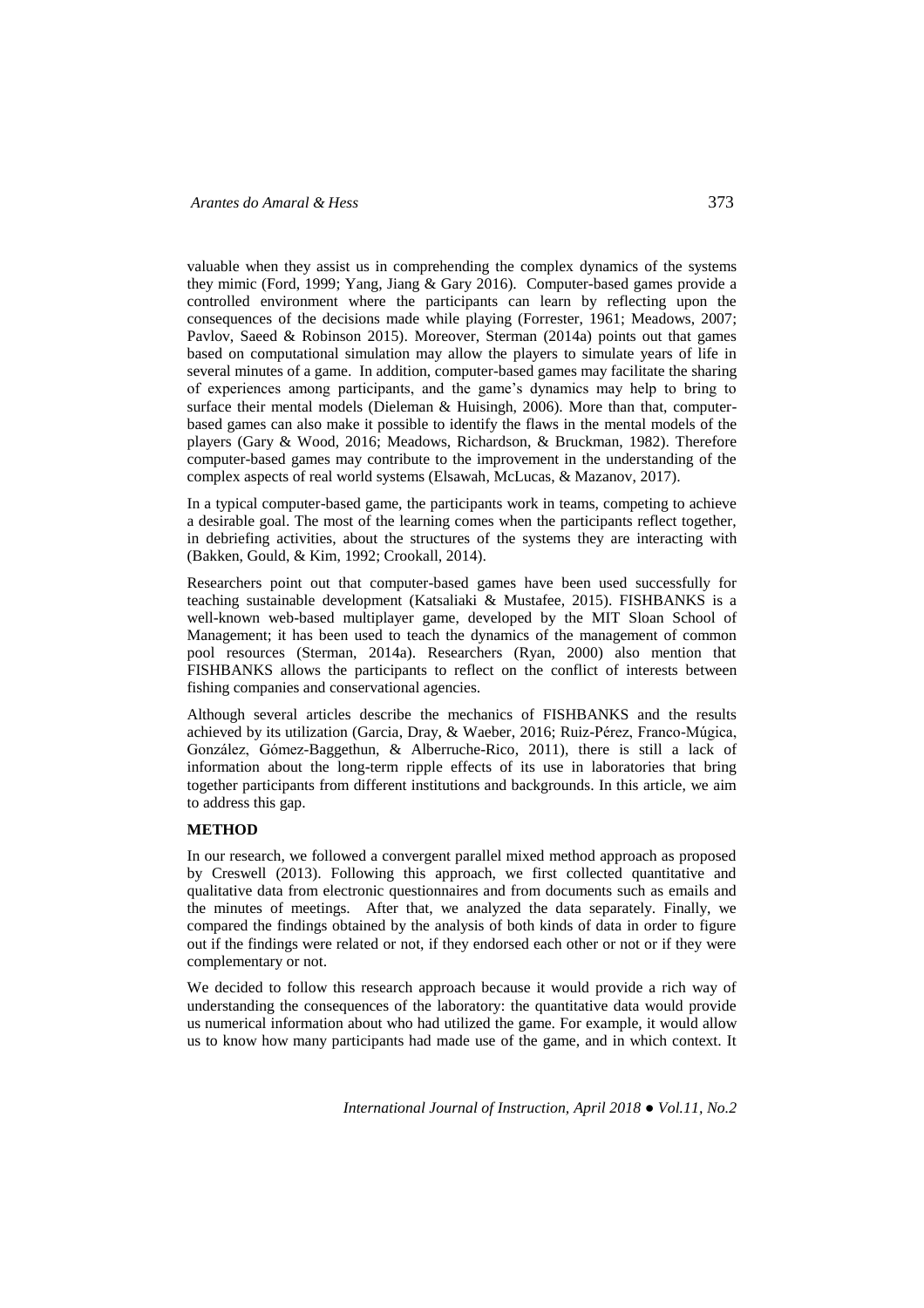would also allow us to know how in each degree the game influenced the participants to change in their actions towards more sustainable actions. The qualitative data would enhance our understanding of the quantitative data by providing us with the recurrent themes that would emerge from the discourse of the participants. It would allow us to have a better understanding of the reasons that led the participants to behave in the way they did.

# **Sampling technique**

We selected the subjects using convenience sampling (Marshall, 1996). We sent questionnaires to all 100 participants in the WEBSIM FISHBANKS laboratory. We decided to use convenience sampling because, in our research, it was the only possible option for us; we had only the participants' email addresses, and participants came from a variety of cities, making other means of contact difficult.

#### **Data collection tools**

We created questionnaires using Google Forms©. The questionnaires had eleven questions. The first three questions were designed to identify the profile of the respondent (Table 2). The next four questions were closed-ended (Table 3); we asked the participants to agree or disagree with statements related to the laboratory and its effects. We used the Likert scale to measure their answers. We designed these questions because we wanted how if the participants understood the concepts taught and if these concepts had contributed to changing participants' way of thinking about and attitudes towards sustainability. In the next three questions, we asked the participants to agree or disagree with statements related to their interest in MIT LearningEdge (Table 4). We used yes/no questions to ascertain whether the participants had visited the MIT LearningEdge environment and made use of its resources. We also wanted to know if the participants were willing to participate in future laboratories. The final question was a broad, open-ended question (Table 5). We designed this question in order to give the participants the opportunity to give us additional information about their reactions to the laboratory and its effects.

Table 2

The questions regarding participants' personal information (Source: Authors)

| <b>Ouestions</b>                                    | Type of answer                                       |  |  |  |  |  |  |
|-----------------------------------------------------|------------------------------------------------------|--|--|--|--|--|--|
| Q1.- Please write your email address                | The respondent should write a short sentence         |  |  |  |  |  |  |
| <b>Q2.</b> - Please tell us where you work or study | The respondent should write a short sentence         |  |  |  |  |  |  |
| Q3.- What is your main occupation?                  | respondent chooses one<br>the<br>The<br>answer<br>0Ī |  |  |  |  |  |  |
|                                                     | following:                                           |  |  |  |  |  |  |
|                                                     | $\Box$ Undergraduate student                         |  |  |  |  |  |  |
|                                                     | $\Box$ Graduate student                              |  |  |  |  |  |  |
|                                                     | $\Box$ Professor/ Researcher                         |  |  |  |  |  |  |
|                                                     | $\Box$ Consultant/ Entrepreneur                      |  |  |  |  |  |  |
|                                                     | $\Box$ Government employee                           |  |  |  |  |  |  |
|                                                     | $\Box$ Corporation employee                          |  |  |  |  |  |  |
|                                                     | $\Box$ Other                                         |  |  |  |  |  |  |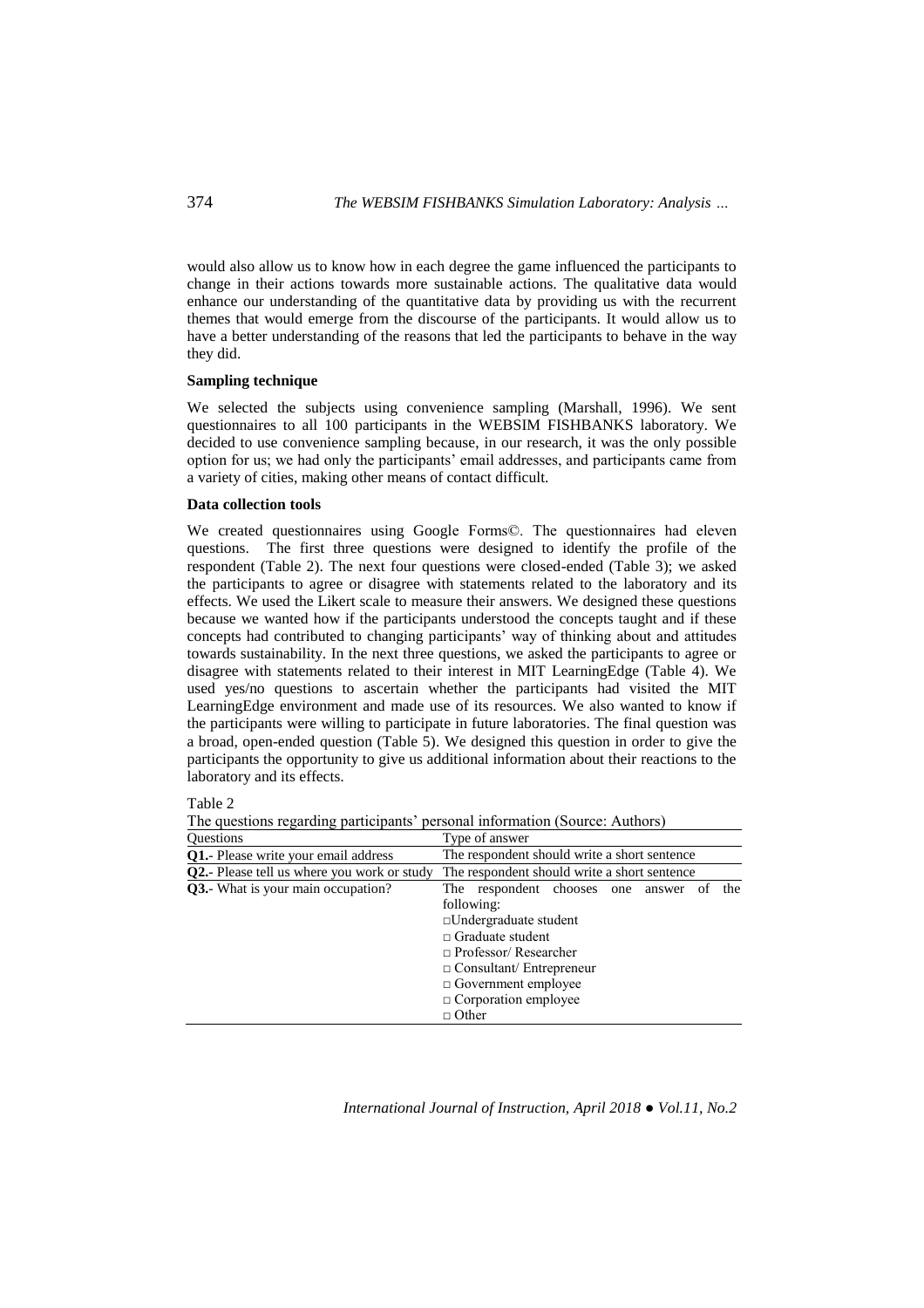Table 3

Questions about the laboratory and its effects (Source: Authors)

| <b>Questions</b>                                                                        | Way to measure the answers (Likert Scale) |  |            |  |                                                                                            |  |
|-----------------------------------------------------------------------------------------|-------------------------------------------|--|------------|--|--------------------------------------------------------------------------------------------|--|
| <b>Q.4-The laboratory contributed to</b>                                                |                                           |  |            |  | $\Box$ Strongly agree $\Box$ Agree $\Box$ Neutral $\Box$ Disagree $\Box$ Strongly disagree |  |
| broadening my vision about                                                              |                                           |  |            |  |                                                                                            |  |
| sustainability.                                                                         |                                           |  |            |  |                                                                                            |  |
| Q.5- The laboratory contributed to a                                                    |                                           |  |            |  | $\Box$ Strongly agree $\Box$ Agree $\Box$ Neutral $\Box$ Disagree $\Box$ Strongly disagree |  |
| change of some of my habits that were                                                   |                                           |  |            |  |                                                                                            |  |
| harmful to the environment.                                                             |                                           |  |            |  |                                                                                            |  |
| <b>O.6-</b> The laboratory fulfilled my                                                 |                                           |  |            |  | $\Box$ Strongly agree $\Box$ Agree $\Box$ Neutral $\Box$ Disagree $\Box$ Strongly disagree |  |
| expectations.                                                                           |                                           |  |            |  |                                                                                            |  |
| Q.7- I could clearly understand the                                                     |                                           |  |            |  | $\Box$ Strongly agree $\Box$ Agree $\Box$ Neutral $\Box$ Disagree $\Box$ Strongly disagree |  |
| concepts covered by the professor during                                                |                                           |  |            |  |                                                                                            |  |
| the laboratory.                                                                         |                                           |  |            |  |                                                                                            |  |
| Table 4                                                                                 |                                           |  |            |  |                                                                                            |  |
| Questions about interest in MIT Learning Edge and in participating in future activities |                                           |  |            |  |                                                                                            |  |
|                                                                                         |                                           |  |            |  |                                                                                            |  |
| (Source: Authors)                                                                       |                                           |  |            |  |                                                                                            |  |
| Questions                                                                               |                                           |  |            |  | Way to measure the answers Yes/No)                                                         |  |
| <b>O.8-</b> After the laboratory, I visited the MIT Learning Edge                       |                                           |  | $\Box$ Yes |  | $\square$ No                                                                               |  |
|                                                                                         |                                           |  |            |  |                                                                                            |  |

| <b>O.8-</b> After the laboratory, I visited the MIT Learning Edge $\Box$ Yes |  | $\Box$ No |  |  |  |
|------------------------------------------------------------------------------|--|-----------|--|--|--|
| website in order to find information and free software.                      |  |           |  |  |  |
| <b>Q.9-</b> After the laboratory, I used the FISHBANKS $\Box$ Yes            |  | $\Box$ No |  |  |  |
| software in academic or professional activities.                             |  |           |  |  |  |
| <b>Q.10-</b> Are you interested in participating in future $\Box$ Yes        |  | $\Box$ No |  |  |  |
| simulation laboratories that make use of MIT                                 |  |           |  |  |  |
| Learning Edge computational tools?                                           |  |           |  |  |  |
|                                                                              |  |           |  |  |  |

Table 5

Open-ended question (Source: Authors).

| Question                                                          | Type of answers                     |
|-------------------------------------------------------------------|-------------------------------------|
| <b>Q.11-</b> . Is there anything else you wanted to say about the | The respondent should write a short |
| laboratory?                                                       | paragraph.                          |

# **Reliability and validity of the study**

Questionnaires were sent by email to all participants two and half years after the laboratory. From the 100 participants, we received responses from thirty-seven participants. Thirty-seven is a sample size that represents the entire population with a confidence level of 90% and sampling error of 11%. Therefore, we may say that the sample size satisfactorily represents the population studied.

In relation to the validity of the qualitative data, it is reasonable to suppose that the data was collected from credible sources, since the questionnaires captured the answers from only those who had participated in the game.

# **Data analysis techniques**

The quantitative data was analyzed by means of descriptive statistics. The qualitative data was analyzed following the five-phase analytic process proposed by Yin (2015): Phase 1-Compile the data, Phase 2- Disassemble de data, Phase 3-Reassemble the data, Phase-4 Interpret the data and Phase-5 Conclude.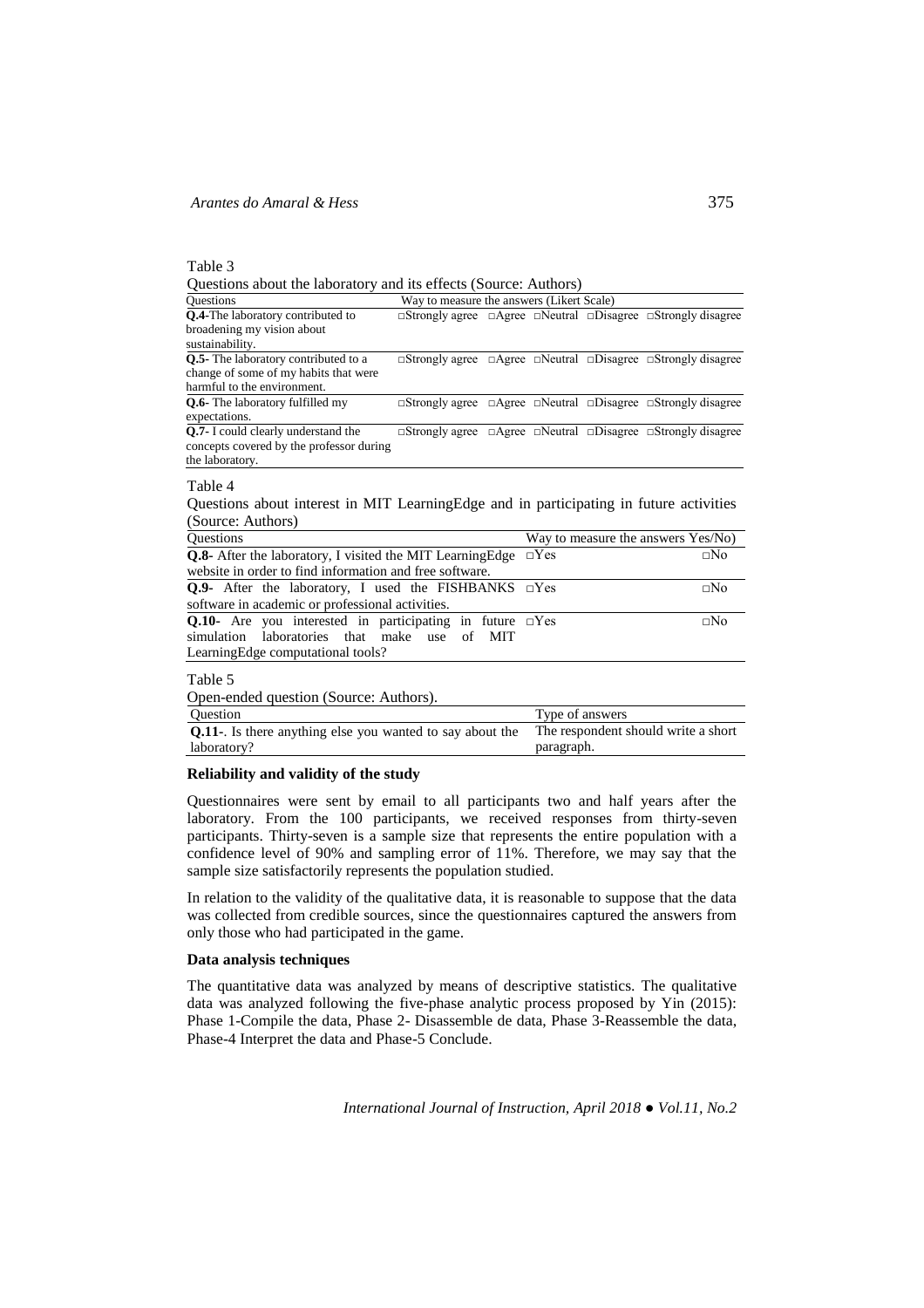First the data was compiled, and we collected the participants' answers to the openended question. After that, the data was disassembled: the fragments of the sentences were grouped into themes (groups of sentences with similar meaning). In sequence, the groups of themes were rearranged and recombined into lists. After that, the lists were interpreted and the recurrent themes (referred also as RT) were identified.

We compared the results of quantitative and qualitative analyses in order to see if the discoveries corroborated or refuted each other (Creswell, 2013). We use a causal loop diagram, a tool from system dynamics, to explain the connections within our findings.

## **FINDINGS**

In this section, we present the participants' answers to the structured questions, the recurrent themes that emerged from the open-ended question, and the issues we collected from other documents, mostly emails.

#### **Quantitative data gathered from questionnaires**

Thirty-seven participants answered the electronic questionnaire. The respondents were from 7 public universities, 4 private universities, 5 consulting firms, 2 corporations, 1 government agency, 1 K-12 private school, and 1 Foundation (Table 6).

| able 6 |  |
|--------|--|
|--------|--|

Respondents' institutions (Source: Authors).

| Institution's Categories    | Institutions names                                    |
|-----------------------------|-------------------------------------------------------|
| Corporations                | Siemens, Bradesco                                     |
| Consultancy firms           | Flunger, WeSee, Thoth, McKinsey, Simulate             |
| <b>Public Universities</b>  | UNIFESP Osasco, IO-USP, FEA-USP, UDESC, POLI-USP, ITA |
| <b>Private Universities</b> | FEI, UOC, FGV, PUC-Campinas                           |
| K-12 Private Schools        | <b>CVPS</b>                                           |
| Foundation                  | <b>FCAV</b>                                           |
| Government                  | <b>MMA</b>                                            |
|                             |                                                       |

The respondents' main occupations are listed in Table 7.

Table 7

The respondents' occupations (Source: Authors)

| Respondents' main Occupation               | Percentage |
|--------------------------------------------|------------|
| Professor/Researcher                       | 35.1%      |
| Consultant/Entrepreneur                    | 18,9%      |
| Government employee (civilian or military) | 10.8%      |
| Corporation employee                       | 10.8%      |
| Graduate student                           | 10,8%      |
| Undergraduate student                      | 8.1%       |
| Other occupation                           | 5.4%       |

The respondents' answers to questions 4 to 7 are shown in Table 8.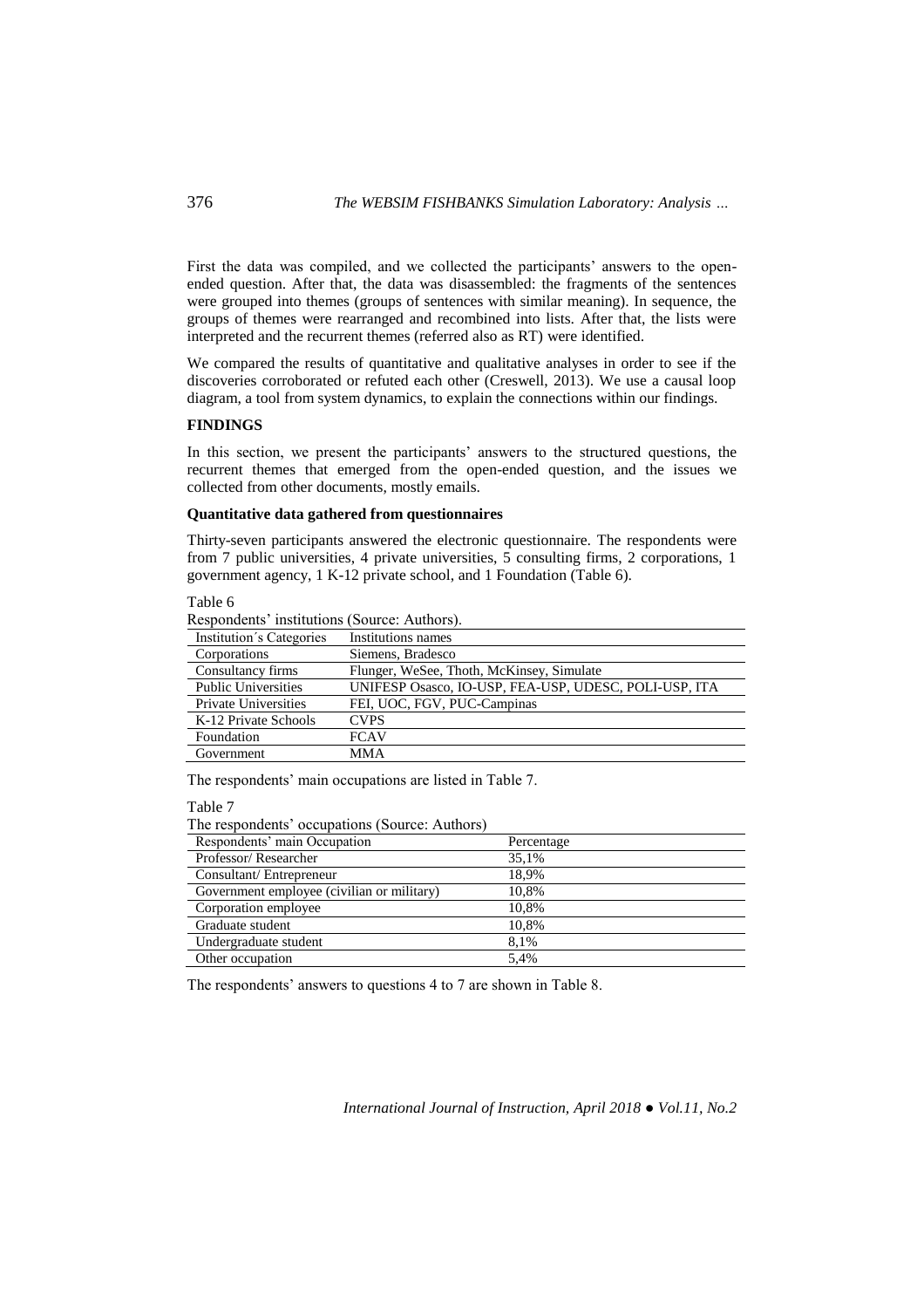# Table 8 Answers to questions 4 to 7 (Source: Authors)

| <b>Questions</b>                                              | Strongly | Agree | Neutra | Disagree | Strongly |
|---------------------------------------------------------------|----------|-------|--------|----------|----------|
|                                                               | agree    |       |        |          | disagree |
| <b>Q.4-The laboratory contributed to broadening my</b>        | 56.8%    | 40.5% | 2.7%   | $\Omega$ | $_{0}$   |
| vision about sustainability.                                  |          |       |        |          |          |
| <b>Q.5-</b> The laboratory contributed to the change of 10,8% |          | 35.1% | 45.9%  | 8.1%     |          |
| some of my habits, which were harmful to the                  |          |       |        |          |          |
| environment.                                                  |          |       |        |          |          |
| <b>O.6-</b> The laboratory fulfilled my expectations.         | 70.3%    | 29.7% |        |          |          |
| <b>Q.7-</b> I could clearly understand the concepts 70,3%     |          | 24.3% | 2.7%   | $\Omega$ |          |
| covered by the professor during the laboratory.               |          |       |        |          |          |

The respondents' answers to questions 8 to 10 are shown in Table 9.

Table 9

Answers to question 8 to 10 (Source: Authors)

| <b>Ouestion</b>                                                                              | Yes   | No    |
|----------------------------------------------------------------------------------------------|-------|-------|
| <b>Q.8-</b> After the laboratory, I visited MIT Learning Edge website in order to find       | 64.9% | 35.1% |
| information and free software.                                                               |       |       |
| <b>Q.9-</b> After the laboratory, I used the FISHBANKS software in academic or               |       |       |
| corporation activities.                                                                      | 27%   | 73%   |
| <b>Q.10-</b> Are you interested in participating in future simulation laboratories that make | 97.3% | 2.7%  |
| use of MIT Learning Edge computational tools?                                                |       |       |

# **Qualitative data gathered from questionnaires**

Four recurrent themes (Table 10) emerged from the analysis of the answers to openended question, the question number eleven (Q.11- "Is there anything else you want to say about the laboratory?").

Table 10

The recurrent themes (Source: Authors)

|     | Number Recurrent theme                                                                             |
|-----|----------------------------------------------------------------------------------------------------|
| RT1 | The FISHBANKS software has been used in other universities by the participants of laboratory.      |
| RT2 | The laboratory fostered the development of systems thinking.                                       |
| RT3 | The laboratory was meaningful experience for the participants.                                     |
| RT4 | The laboratory raised the level of participants' interest in systems thinking and system dynamics. |

*RT1: The FISHBANKS software has been used in other universities by the lab's participants* 

Five respondents let us know that they had used FISHBANKS in their teaching activities. They reported that they used the software in five universities (FEI, Mauá, UNIFIEO, USP and UNIFESP). One respondent answered:

"I applied FISHBANKS in undergraduate and graduate courses of the Mauá Institute of Technology and in an UNIFIEO."

*RT2: The laboratory fostered the development of system thinking.* 

Ten respondents let us know the importance of the laboratory in enhancing their understanding of systems thinking concepts. One respondent explained: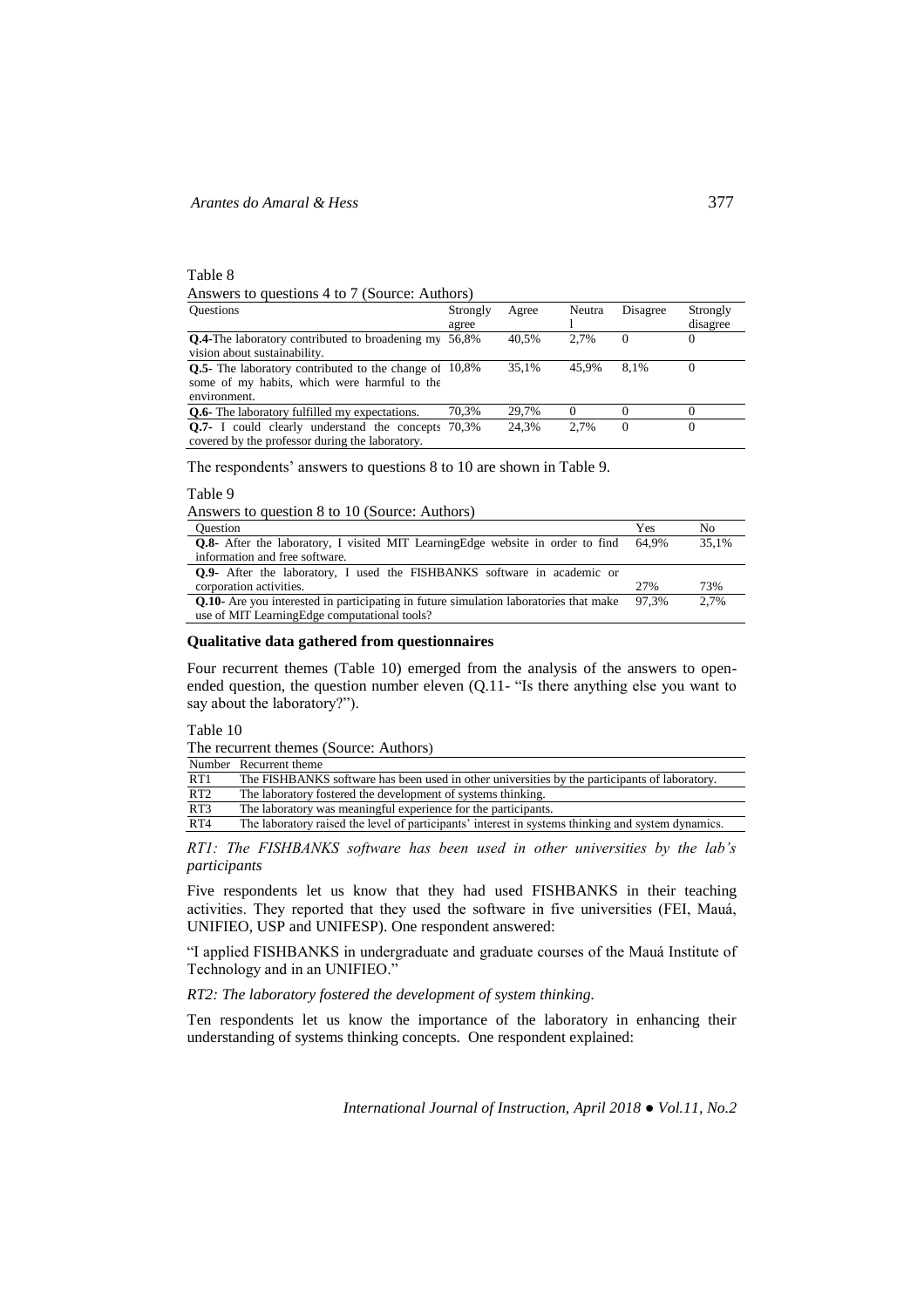"The laboratory presented, in a clear way, the main concepts of systems thinking. We studied a good example of one system archetype, and I always use it when I want to make people aware of systemic problems."

Another respondent pointed:

"I liked the laboratory. The laboratory facilitated the understanding of concepts and its application by means of a practical example."

*RT3: The laboratory was meaningful experience to the participants*

Twenty respondents stressed the importance of the laboratory. Some pointed that the laboratory was well organized, relevant, interesting, useful and informative. One respondent explained:

"The laboratory was very dynamic and instructive and more initiatives like this would be very welcome."

Another respondent stressed the importance of the diversity of the people involved:

"The laboratory was one event where we had the opportunity to participate in an extracurricular activity, in an international model, inside the university. This allowed us to expand our social network because of the several different groups involved. It was a unique experience."

*RT4: The laboratory raised the level of interest in systems thinking and system dynamics*

Twenty-one respondents let us know that they would like to continue their study, participating in other laboratories, discussing the application of systems thinking in other contexts. One respondent explained:

"I would like to experience more computer models, related to other fields such as business games."

Another respondent let us know his interest in learning more about the simulator itself:

"It would be very interesting to have another laboratory, this time discussing the mathematics of the simulation."

# **Data gathered from documents (emails and websites)**

The analysis of the email exchanges between members of the System Dynamics Society Chapter of Brazil revealed that the laboratory fostered the organization of at least one symposium (The Third Brazilian Symposium of System Dynamics). On the day following the laboratory, there was a meeting of the members of Chapter, and it was decided to take action to develop the symposium. The symposium was developed the following year, on November 16, 2015, in São Paulo. Some of the organizers of WEBSIM FISHBANKS laboratory participated.

# **DISCUSSION**

The analysis of the data collected suggested that the WEBSIM FISHBANKS laboratory trigged at least five dynamics (Figure 1, feedback loops named "Promoting systems thinking," "Usage of FISHBANKS," "Interest in MIT´s LearningEdge tools," "Promoting change in habits," and "Spreading the word"). In this section, we will discuss each dynamic and the interconnection between them.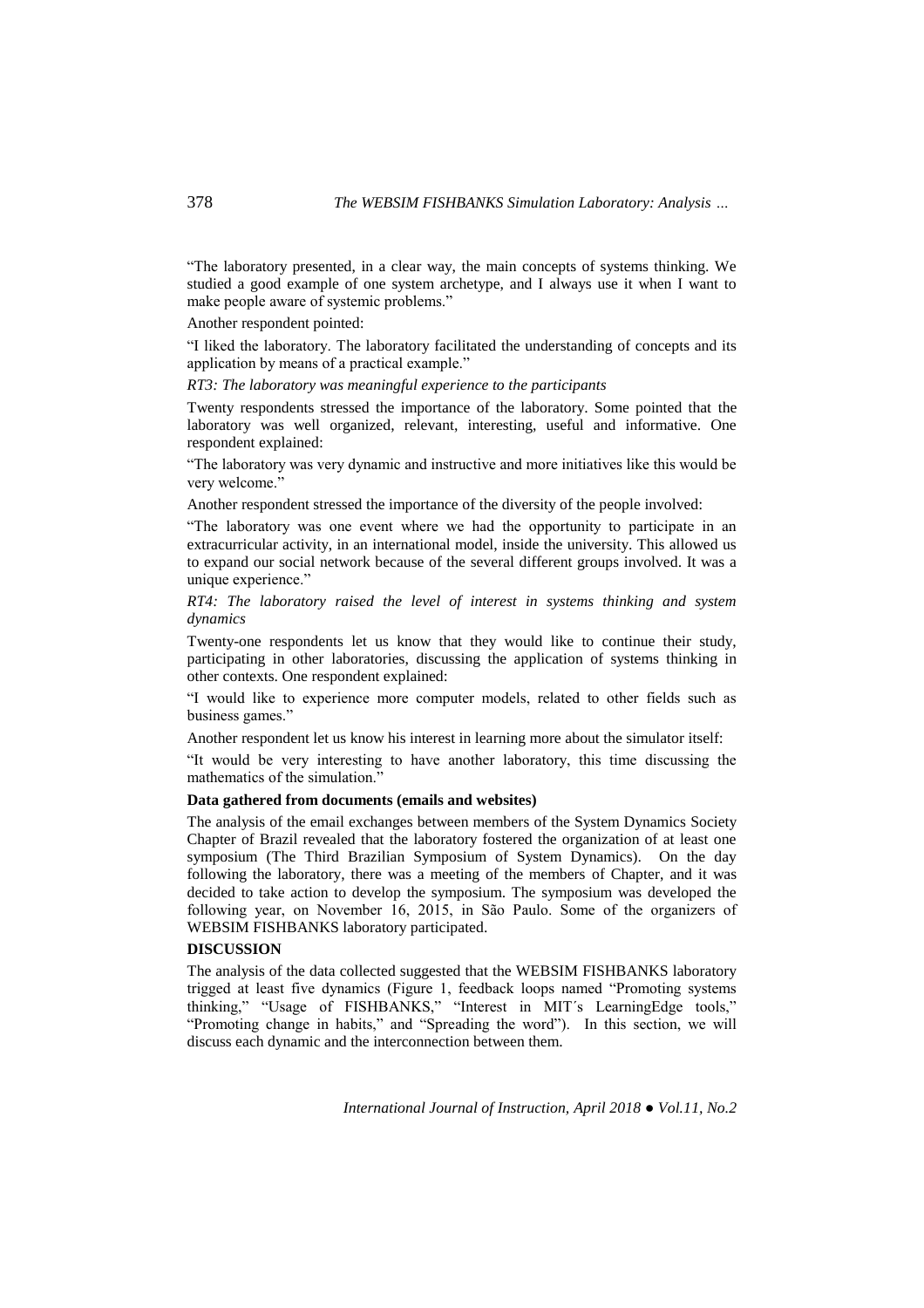

#### Figure 1

The dynamics that unfold due to the laboratory (Source: Authors).

# *Dynamic 1: 'Usage of FISHBANKS'*

Data gathered (Table 9, line 2) revealed that 27% of the respondents had used FISHBANKS software in their academic activities or in professional activities. The qualitative data gathered RT1('The FISHBANKS software has been used in other universities by the participants of laboratory') reveals that respondents acknowledged that they had used FISHBANKS software in five different universities.

This quantitative and qualitative data thus leads us to conclude that Brazilian scholars have indeed been using FISHBANKS, promoting environmental awareness in their audiences. We suppose that their action may lead to an increase in the usage of FISHBANKS in other Brazilian Universities (Figure 1, loop 'Usage of FISHBANKS'). This led us to our first finding saying that "the laboratory helped spread the use of FISHBANKS software in Brazilian Universities."

This finding is not so surprising: it was somehow expected that the laboratory would increase the use of FISHBANKS. Indeed, other researchers have already pointed that the use of interactive web-based simulators is increasing nowadays in academia and in industry (Faria, 1998; Faria & Wellington, 2004; Sterman, 2014a, 2014b).

# *Dynamic 2: 'Promoting changes in habit"*

Data gathered from quantitative analysis points that 97,3% of the respondents acknowledge that the laboratory contributed to broadening of their vision about sustainability (Table 8, line 1). In addition, 41,9% of the respondent (Table 8, line 2) recognized that the laboratory contributed to changing of habits they had that were harmful to the environment. Consequently, we may conjecture that the laboratory has promoted changes in mental models in some of the participants, which may have led to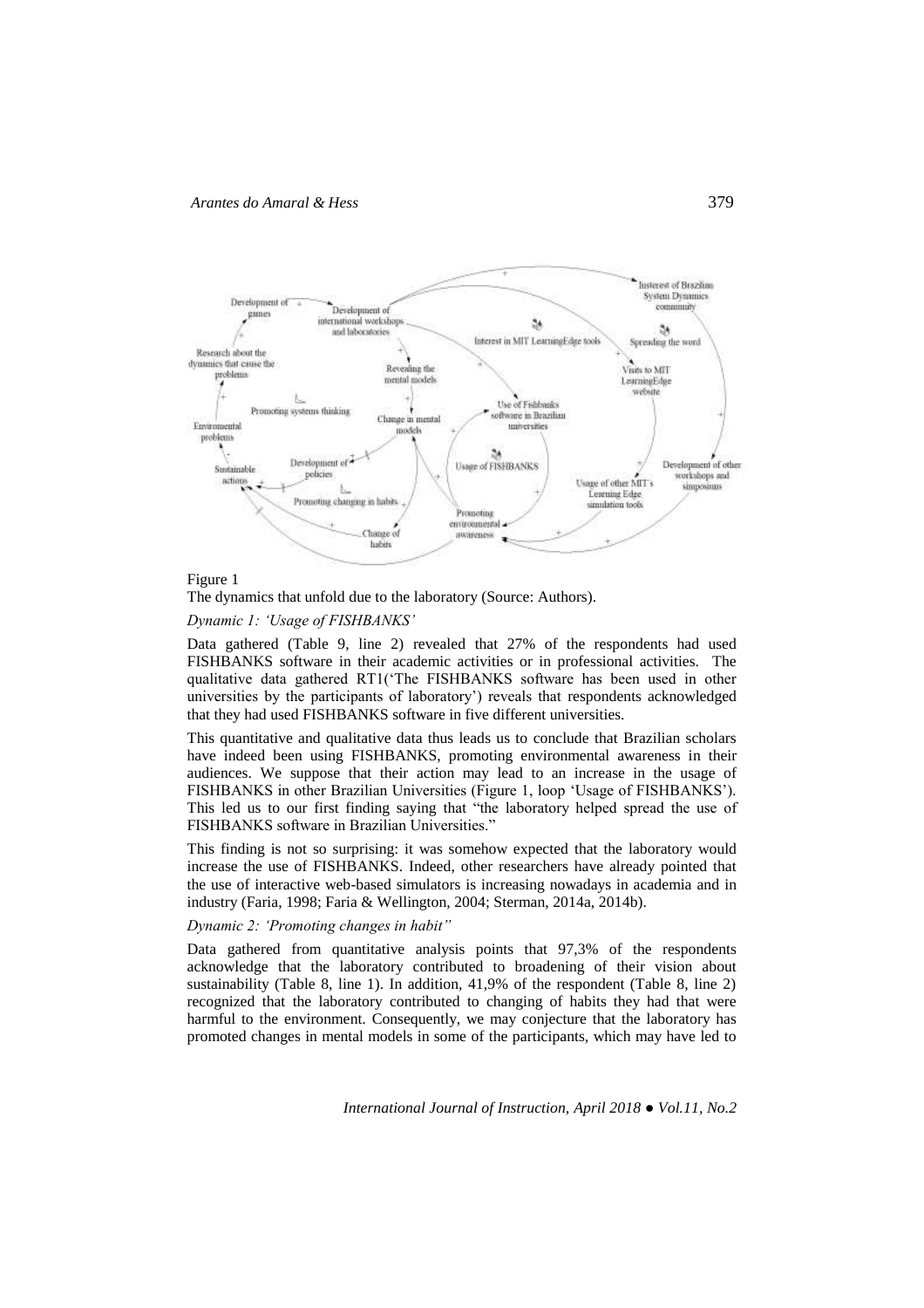changes in habit and the development of sustainable actions (Figure 1, loop "Promoting changes in habit").

This finding is aligned with the findings of Pfligersdorffer (2002) who pointed that the use of FISHBANKS may improve the participants' understanding of the complex dynamics present in the exploitation of common pool resources. More than that, our finding is also aligned with the findings of researchers that point that computer-based games may enhance problem-solving skills of the participants (Meadows and Fiddaman, 2001), therefore contributing to changes in their mental models (Sterman, 2006) and behaviors (Gentile et al., 2009; Greitemeyer, & Osswald 2010; Saleem, Anderson, & Gentile, 2012).

# *Dynamic 3. 'Promoting systems thinking'*

Quantitative data (Table 8, line 4) shows that 94,6% of the respondents acknowledged that they understood clearly the concepts presented in the laboratory. In addition, the RT2 ('The laboratory fostered the development of systems thinking'), from qualitative data analysis, reinforces the notion that the laboratory enhanced the systems thinking skills of the participants. Therefore, we may speculate that the workshop has contributed to the development of systems thinking abilities' of the participants (Figure 1, loop "Promoting systems thinking"). This supposition is aligned with the findings of researchers that point that computer games help the participants to develop system thinking skills (Homer, 1996; Sterman, 1994) since the participants may be able to reflect about the systems' structures and its patterns of behavior (Graham, Morecroft, Senge, & Sterman, 1992; Meadows, 2008).

The dynamics 2 and 3 led us to our second finding, "The laboratory promoted systems thinking and environmental awareness, leading some of the participants to replace nonsustainable actions for more sustainable ones."

This finding is aligned with the findings of other researchers that pointed that computerbased games may help the users to improve their understanding of systemic problems (Betz, 1995), to comprehend the interrelationships present in environmental systems (Costanza, Duplisea, & Kautsky, 1998; Deaton, & Winebrake, 2012; Ford, 1999) and to the change attitudes and practices toward sustainability (Bossel, 1998, 2007b; Dieleman & Huisinh, 2006).

## *Dynamic 4: 'Interest in MIT LearningEdge tools'*

Approximately 65% (Table 9, line 1) of the respondents stated that they had visited the MIT LearningEdge website after the laboratory. In addition, 97,3% (Table 8, line 3) of the respondents affirmed that they were interested in using other MIT LearningEdge computational tools. More than that, the qualitative data (RT3-"The laboratory was meaningful experience to the participants" and RT4- "The laboratory raised the level of interest in systems thinking and system dynamics") point to the fact that the laboratory was a meaningful experience and raised interest in systems thinking and systems dynamics. Therefore, we may speculate the laboratory created a dynamic that led to an increase in the interest of the work developed by MIT LearningEdge (Figure 1, loop 'Interest in MIT LearningEdge tools'). This led us to our third finding: "The laboratory fostered interest in the MIT LearningEdge initiative".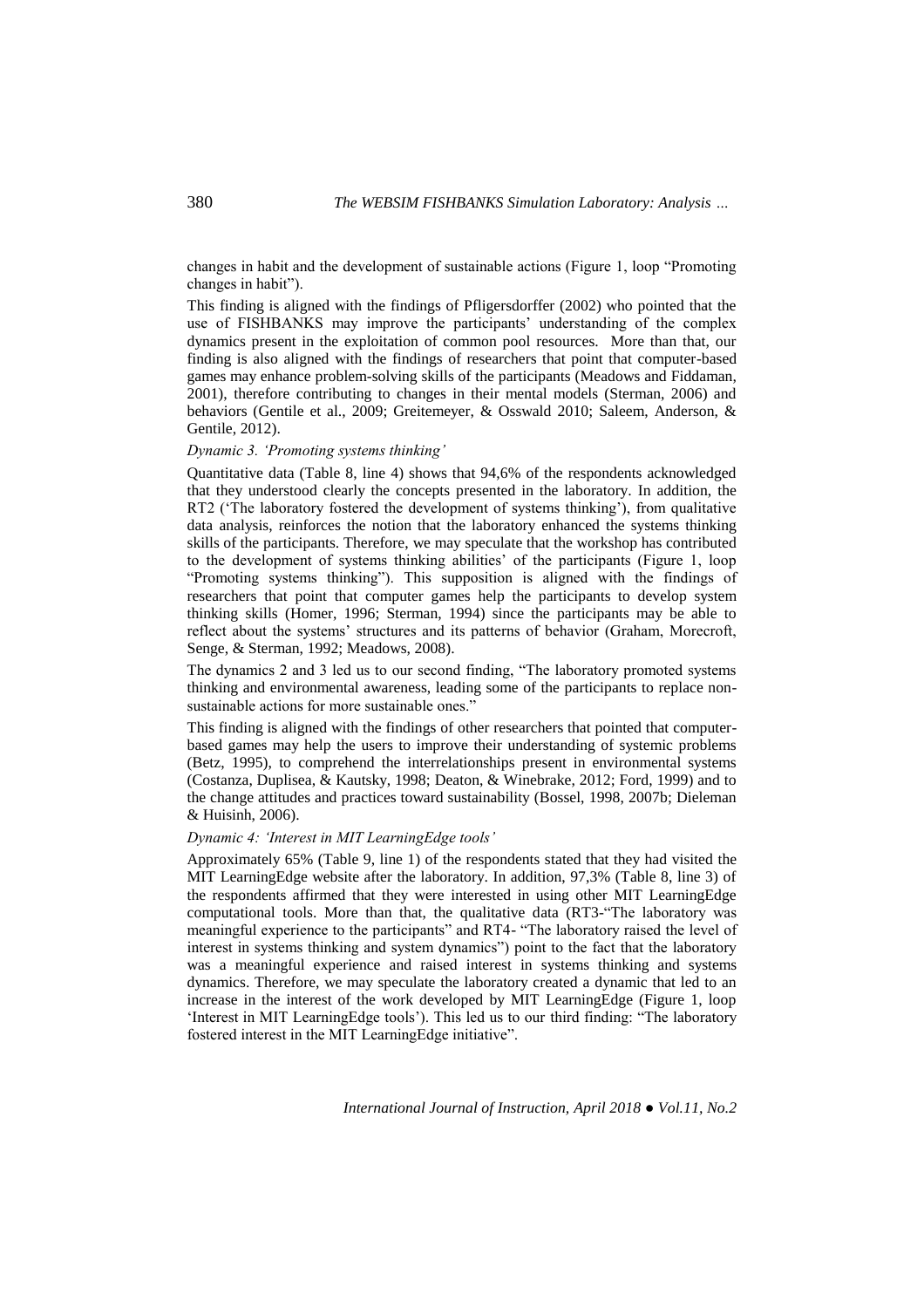## *Dynamic 5: 'Spreading the word'*

Finally, we can say based on the analysis of the emails and data gathered from the Symposium's website that the laboratory motivated the development of other activities related to systems thinking and systems dynamics, such as workshops and symposiums (Figure 1, loop "Spreading the word"). This led us to our fourth finding: "The laboratory contributed to a rise in the motivation of the members of the Brazilian Chapter of the System Dynamic Society, which led to the creation of symposiums and other activities".

#### *The combination of the five dynamics*

In conclusion, we may consider that all five dynamics described contributed to the promotion and use of FISHBANKS software, to the development of systems thinking and environmental awareness, and to changes in the mental models of the participants. We guess that the ripple effects of this laboratory, which involved so many institutions, may have also contributed to the development of sustainable actions.

#### **CONCLUSION**

One may argue that it is not surprising that participants would report they had learned something from the game, or that they wanted to use it in their own teaching or consulting activities. What surprised us was that the laboratory triggered other dynamics. It was interesting to learn that this laboratory increased the motivation of the members of the Brazilian Chapter of the System Dynamic Society to create more symposia and other activities. This positive feedback loop is very interesting; one single event triggered the development of other educational activities, involving many other scholars and students. It is indeed a very important domino effect, promoting environmental awareness in Brazil and thus fulfilling the goal of Sloan MIT.

As Professor Jay has presented FISHBANKS in similar contexts in other countries around the world, we speculate that similar dynamics may have occurred in some of these countries.

It is important to notice that the participants stated that the laboratory contributed to the change of their mental models, promoting environmental awareness and leading to the replacement of non-sustainable actions for more sustainable ones. This ripple effect is also very interesting; showing that one single encounter with a simulation game can foster long-term changes.

We think this study may shed light on the importance of researching the medium-term and/or the long-term impact of the use of simulation games. We understand that a longitudinal study like this may be not very common in social research, but it should be. We consider that it is very important to understand the systemic impacts of the use of games and simulations.

Finally, we think the WEBSIM FISHBANKS laboratory fulfilled the goals of its organizers: the joint effort brought significant benefits to all involved and to the greater society. We hope this article contributes to further reflection on the ripple effects of a laboratory, and encourage other scholars and institutions to promote similar events.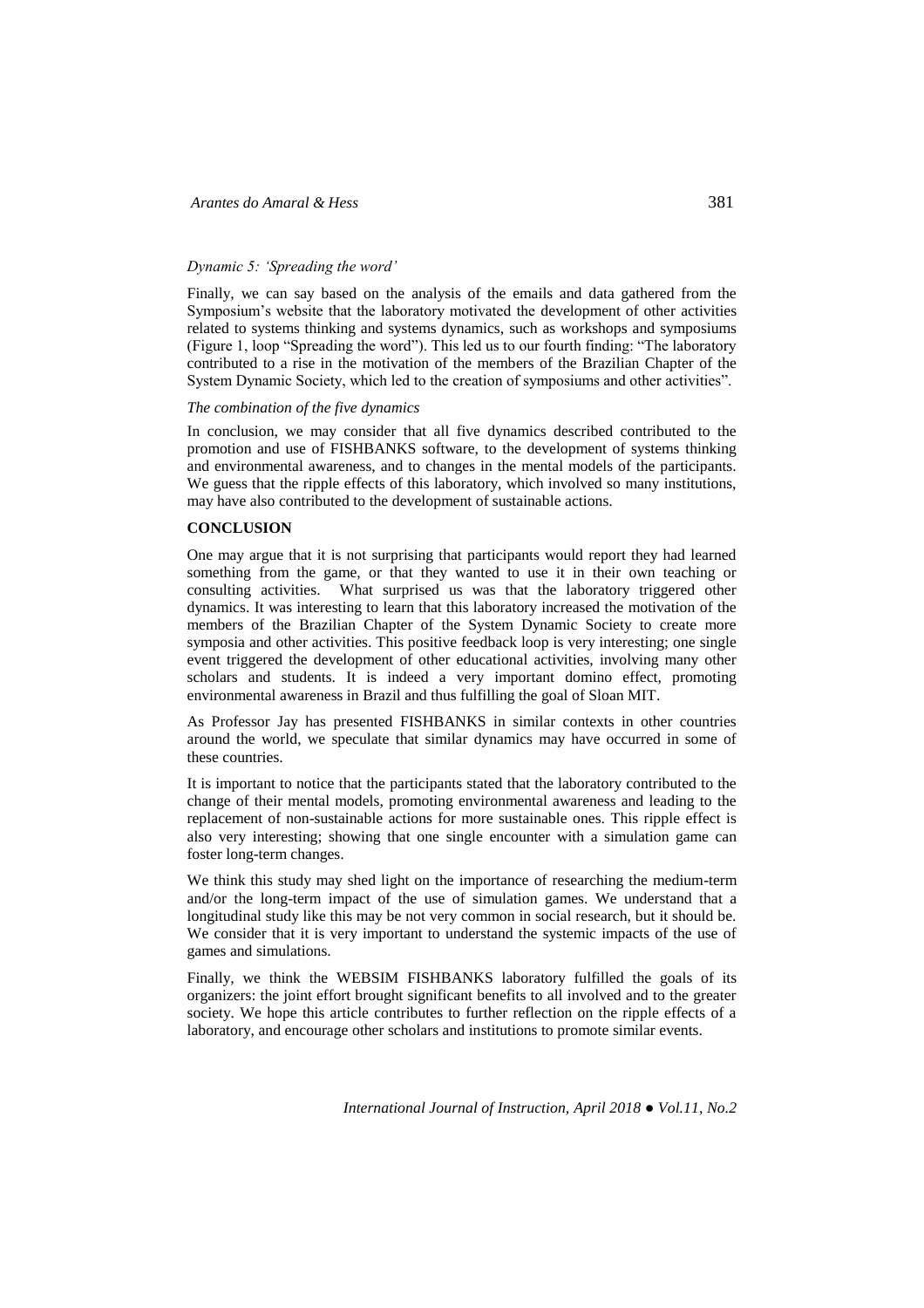# **REFERENCES**

Bakken, B., Gould, J., & Kim, D. (1992). Experimentation in learning organizations: A management flight simulator approach. *European Journal of Operational Research*, 59(1), 167-182.

Betz, J. A. (1995). Computer games: Increase learning in an interactive multidisciplinary environment. *Journal of Educational Technology Systems*, 24(2), 195- 205.

Bossel, H. (1998). *Earth at a crossroads: paths to a sustainable future.* Cambridge, MA: University Press.

Bossel, H. (2007a). *Systems and models: complexity, dynamics, evolution, sustainability*. Norderstedt, SH: BoD–Books on Demand.

Bossel, H. (2007b). *System Zoo 2 Simulation Models: Climate, Ecosystems, Resources* (Vol. 2). Norderstedt, SH: BoD–Books on Demand.

Cook, C., & Wind, Y. J. R. (2006). *The power of impossible thinking: Transform the business of your life and the life of your business*. Upper Saddle River, NJ: Pearson Education.

Costanza, R., Duplisea, D., & Kautsky, U. (1998). Ecological Modelling on modelling ecological and economic systems with STELLA. *Ecological Modelling*, 110(1), 1-4.

Creswell, J. W. (2013). *Research design: Qualitative, quantitative, and mixed methods approaches*. Thousand Oaks, CA: Sage publications.

Crookall, D. (2014). Engaging (in) Gameplay and (in) Debriefing. *Simulation & Gaming*, 45(4), 416-427.

Deaton, M., & Winebrake, J. J. (2012). *Dynamic modeling of environmental systems*. Harrisongburg, VA: Springer.

Desthieux, G., Joerin, F., & Lebreton, M. (2010). Ulysse: a qualitative tool for eliciting mental models of complex systems. *System Dynamics Review*, 26(2), 163-192.

Dieleman, H., & Huisingh, D. (2006). Games by which to learn and teach about sustainable development: exploring the relevance of games and experiential learning for sustainability. *Journal of Cleaner Production*, 14(9), 837-847.

Elsawah, S., McLucas, A., & Mazanov, J. (2017). An empirical investigation into the learning effects of management flight simulators: A mental models approach. *European Journal of Operational Research*, 259(1), 262-272.

Faria, A. J. (1998). Business simulation games: Current usage levels—An update. *Simulation & Gaming*, 29(3), 295-308.

Faria, A. J., & Wellington, W. J. (2004). A survey of simulation game users, formerusers, and never-users. *Simulation & Gaming*, 35(2), 178-207.

Ford, F. A. (1999). *Modeling the environment: an introduction to system dynamics models of environmental systems*. Washington, DC: Island Press.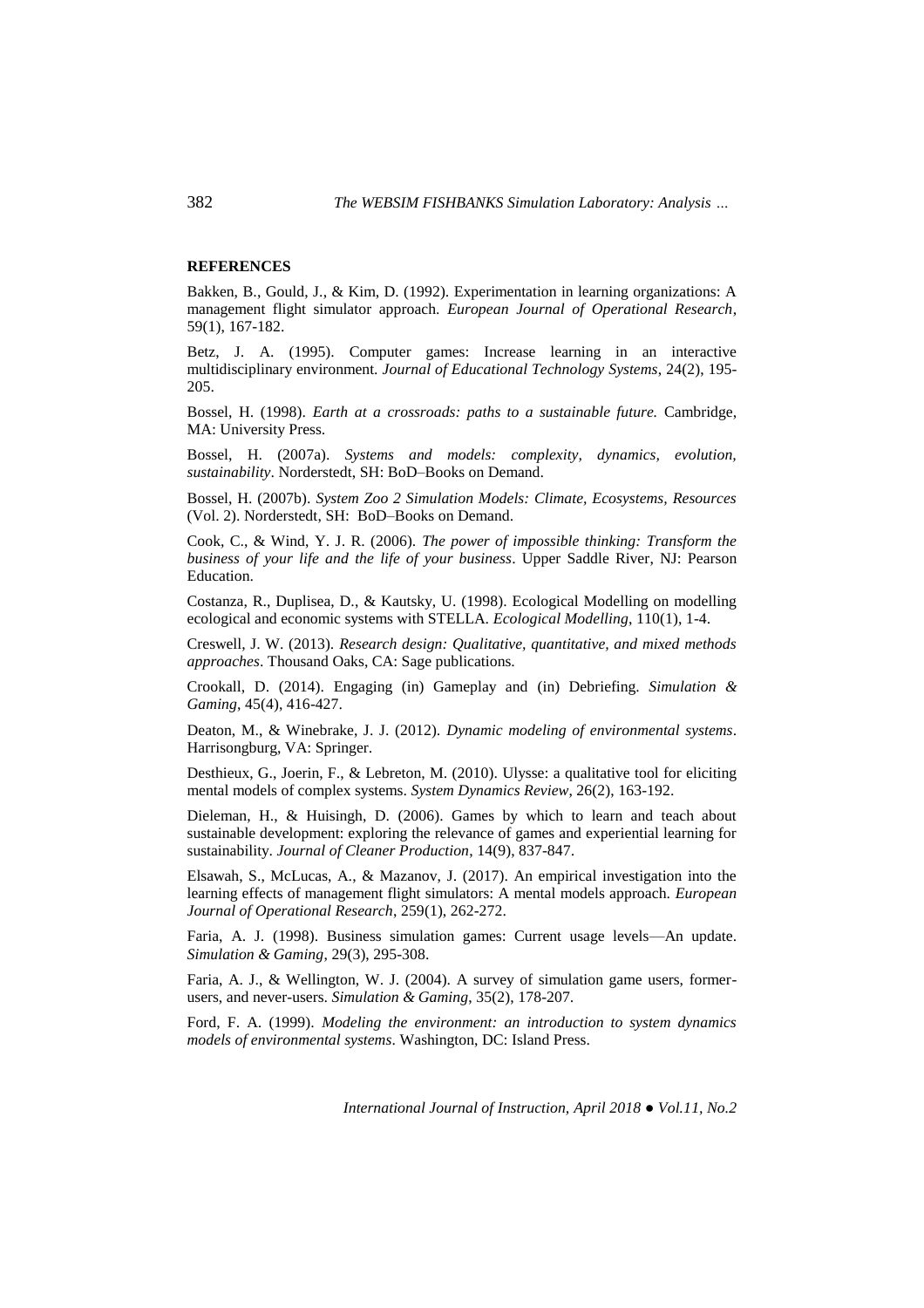Forrester, J. W. (1961). *Industrial dynamics*. Cambridge, MA: MITPress.

Frenseh, P. A., & Funke, J. (2014). *Understanding Complex Problem Solving. Complex problem solving: The European perspective*. New York, NY: Psychology Press.

Garcia, C., Dray, A., & Waeber, P. (2016). Learning Begins When the Game Is Over: Using Games to Embrace Complexity in Natural Resources Management. *GAIA-Ecological Perspectives for Science and Society*, 25(4), 289-291.

Gary, M. S., & Wood, R. E. (2016). Unpacking mental models through laboratory experiments. *System Dynamics Review*, 32(2), 99-127.

Gentile, D. A., Anderson, C. A., Yukawa, S., Ihori, N., Saleem, M., Ming, L. K., ... & Rowell Huesmann, L. (2009). The effects of prosocial video games on prosocial behaviors: International evidence from correlational, longitudinal, and experimental studies. *Personality and Social Psychology Bulletin*, 35(6), 752-763.

Ghosh, A. (2016). *Dynamic systems for everyone: understanding how our world works*. Plymouth, MA: Springer.

Graham, A. K., Morecroft, J. D., Senge, P. M., & Sterman, J. D. (1992). Modelsupported case studies for management education. *European Journal of Operational Research*, 59/1, 151-166.

Greitemeyer, T., & Osswald, S. (2010). Effects of prosocial video games on prosocial behavior. *Journal of personality and social psychology*, 98(2), 211.

Homer, J. B. (1996). Why we iterate: scientific modeling in theory and practice. *System Dynamics Review*, 12(1), 1-19.

Jones, N., Ross H., Lynam, T., Perez, P., & Leitch, A. (2011). Mental models: an interdisciplinary synthesis of theory and methods. *Ecology and Society*, 16(1), 1-13.

Katsaliaki, K., & Mustafee, N. (2015). Edutainment for sustainable development: A survey of games in the field. *Simulation & Gaming*, 46(6), 647-672.

Marshall, M. N. (1996). Sampling for qualitative research. *Family practice*, 13/6, 522- 526.

Meadows, D. (2007). A brief and incomplete history of operational gaming in system dynamics. *System Dynamics Review*, 23(2-)3, 199-203.

Meadows, D. H. (2008). *Thinking in systems: A primer.* White River Junction, VT: Chelsea Green Publishing.

Meadows, D. L., & Fiddaman, T. S. (2001). Teaching sustainable management of renewable resources. In *Biodiversity* (pp. 33-40). Berlin, BR: Springer.

Meadows, D.; Richardson, J., & Bruckmann, G. (1982). *Groping in the dark: the first decade of global modelling*. New York, NY: John Wiley & Sons.

Pavlov, O. V., Saeed, K., & Robinson, L. W. (2015). Improving instructional simulation with structural debriefing. *Simulation & Gaming*, 46(3-4), 383-403.